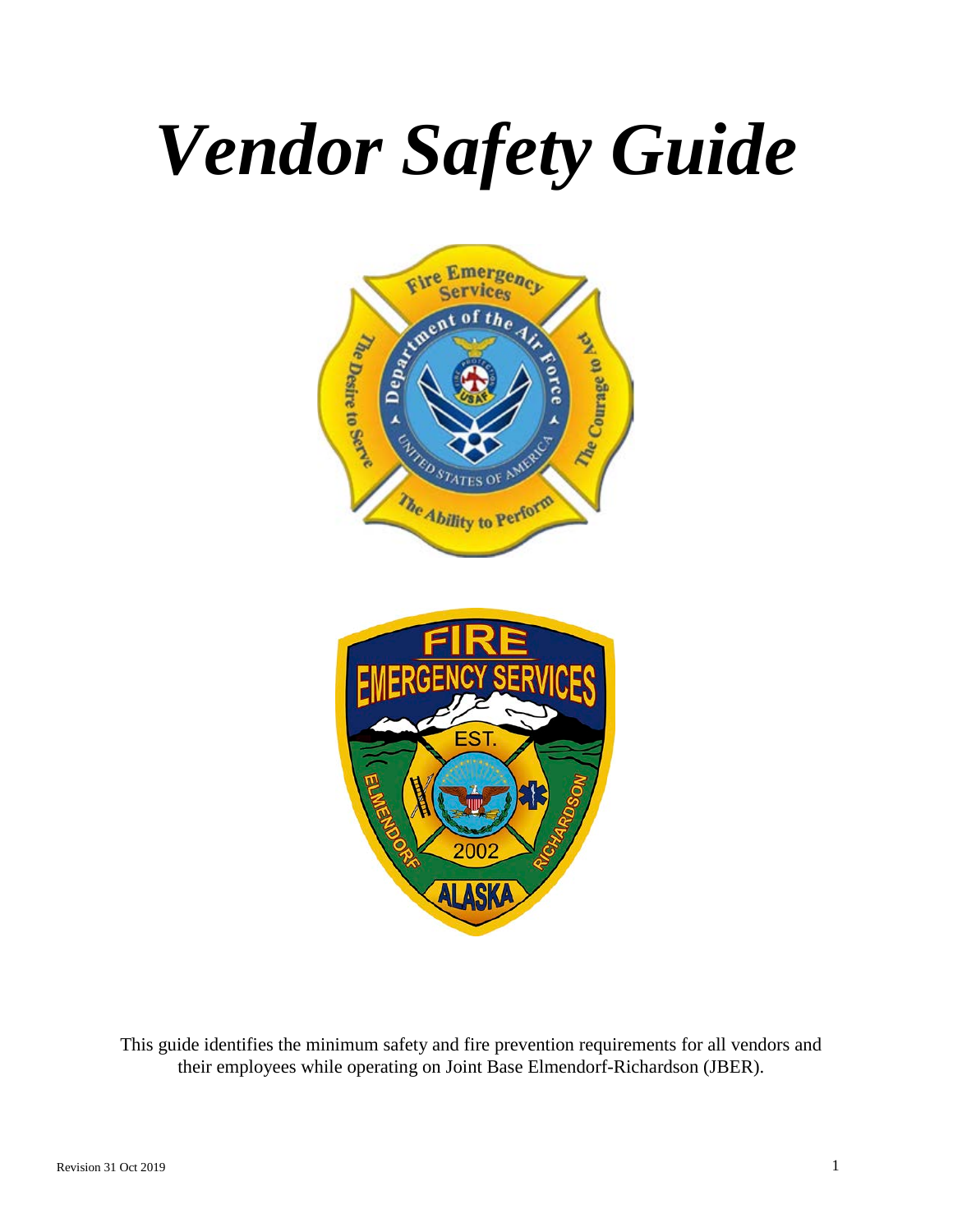# CONTENTS PAGE

| Terminology 3                           |  |
|-----------------------------------------|--|
| Fire Reporting 4                        |  |
| Fire Extinguishers 4                    |  |
| Exhaust Hoods 5                         |  |
| Fire Extinguishing Systems 6            |  |
| Hood and Duct Cleaning 6                |  |
| <u>Cooking Equipment 7</u>              |  |
| Electrical 7                            |  |
| Generators 7                            |  |
| LP-Gas systems 8                        |  |
| <u>Smoking 8</u>                        |  |
| <u>Waste Disposal 8</u>                 |  |
| Access for Firefighting 9               |  |
| <b>General Requirements</b> 9           |  |
| Fire Inspections 9                      |  |
| <b>IBER FES Vendor Authorization</b> 10 |  |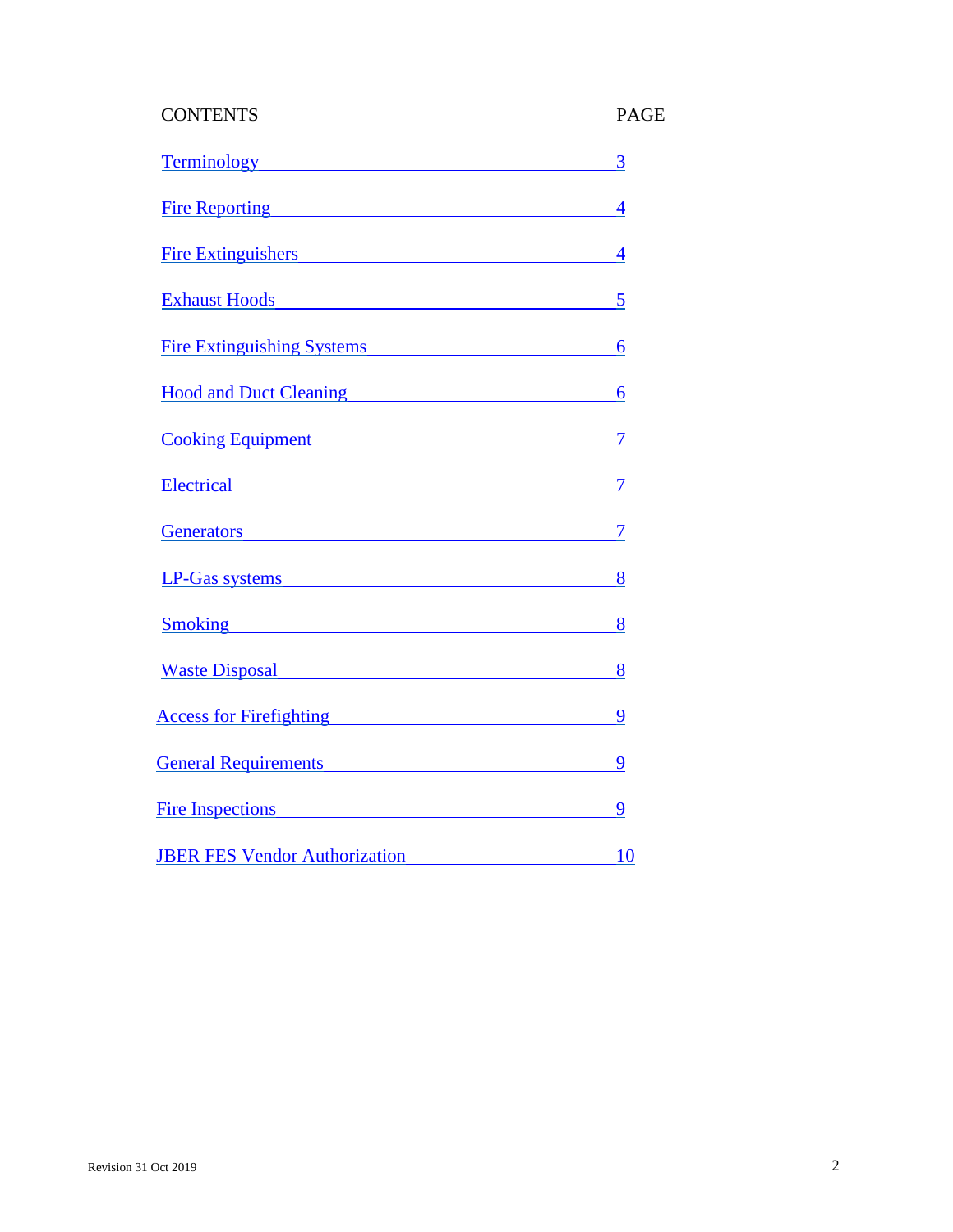# <span id="page-2-0"></span>**Terms explained:**

Authority Having Jurisdiction (AHJ): An organization, office, or individual responsible for enforcing the requirements of a code or standard, or for approving equipment, materials, an installation, or a procedure. For the purpose of this guide the AHJ consists of the JBER Fire Marshal, Fire Chief, and Fire Prevention Element.

Certified: A formally stated recognition and approval of an acceptable level of competency acceptable to the AHJ.

Fire Extinguishing System: Systems installed in various forms to detect a fire, to sound an alarm, and/or extinguish a fire in the incipient phase.

Grease: Rendered animal fat, vegetable shortening, and other such oily matter used for the purposes of and resulting from cooking and/or preparing foods.

Hood: A device provided for a cooking appliance(s) to direct and capture grease-laden vapors and exhaust gases.

Listed: Equipment, materials, or services included in a list published by an organization that is acceptable to the authority having jurisdiction and concerned with evaluation of products or services, that maintains periodic inspection of production of listed equipment or materials or periodic evaluation of services, and whose listing states that either the equipment, material, or service meets appropriate designated standards or has been tested and found suitable for a specified purpose.

Qualified: A competent and capable person who has met the requirements and training for a given field acceptable to the AHJ.

Should: Indicates a recommendation or that which is advised but not required.

Shall: Indicates a mandatory requirement.

Supervisor: An owner, manager or supervisor of a temporary shack, portable structure, vehicle, or trailer used for the heating, warming, or cooking of food for the intended purpose of sale.

Vendor: Mobile food units, concessionaires, or persons who re-warm, heat or cook food for the purpose of sale.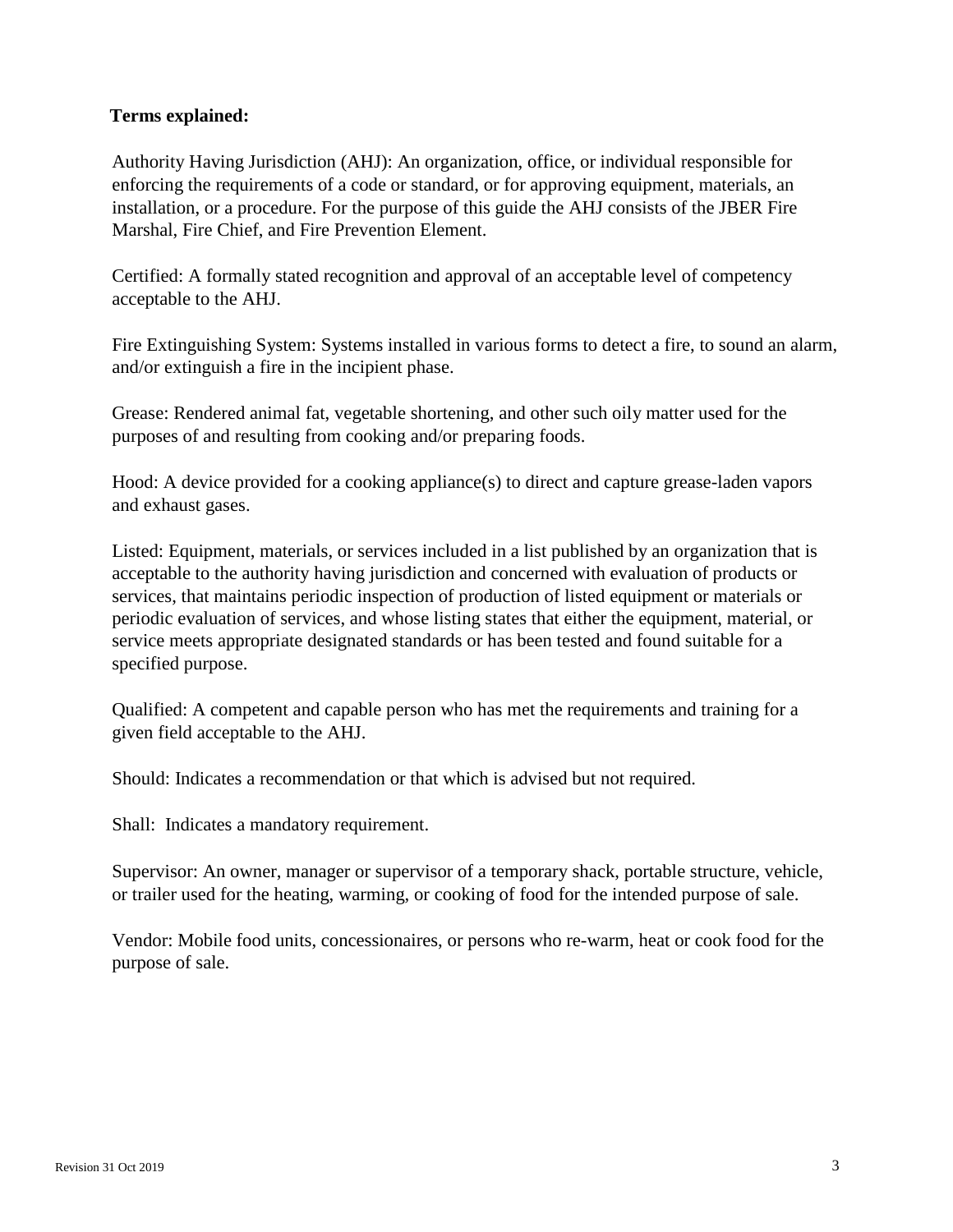# <span id="page-3-0"></span>**1. Fire Reporting Procedures**

a. Quick and accurate reporting of a fire is essential to minimize the response time of fire crews. Anyone who discovers a fire, no matter how small, shall report it immediately by calling 911, even if the fire has been extinguished.

# **ALL FIRES MUST BE REPORTED TO REPORT FIRE OR EMERGENCY DIAL 911**

- *b.* If a fire occurs, take the following actions: *A.C.T.S.*
	- (1) *ALARM* (Verbal or mechanical). Activate the fire alarm system if equipped with one or alert surrounding area by yelling "Fire!, Fire!, Fire!"
	- (2) *CALL THE FIRE DEPARTMENT* by dialing **911** from any base phone. If you dial **911** from a cellular phone you will be connected to the Anchorage Fire Department's dispatch center, you must inform the dispatcher you are reporting an emergency on JBER (or Elmendorf AFB, or Ft Richardson).When the JBER operator answers, remain calm and give them your exact location and details of your emergency. DO NOT HANG UP until instructed to do so by the operator.
	- (3) *Take Action* if safe to do so. Try to extinguish small fires only after you have sounded the fire alarm and have evacuated all personnel from the area. DO NOT place yourself or others in danger trying to extinguish a fire. If in-doubt, get out.
	- (4) *Show* the emergency responders where the emergency is.

# <span id="page-3-1"></span>**2. Fire Extinguishers**

- a. All fire extinguishers shall be serviceable and comply with NFPA 10*, Portable Fire Extinguishers*. For a fire extinguisher to be considered serviceable it must be maintained according to maintenance intervals identified in NFPA 10.
- b. At least one (1) 5 lb. ABC rated fire extinguisher shall be provided for each temporary shack, portable structure, vehicle, or trailer with heat producing equipment; and for operations with internal combustion engines as a source of power to the temporary shack, portable structure, vehicle, or trailer. A properly placed single fire extinguisher with this rating will satisfy the requirement for both.
- c. At least one (1) Class K fire extinguisher shall be provided for each temporary shack, portable structure, vehicle, or trailer using deep-fat fryers or commercial grade griddles.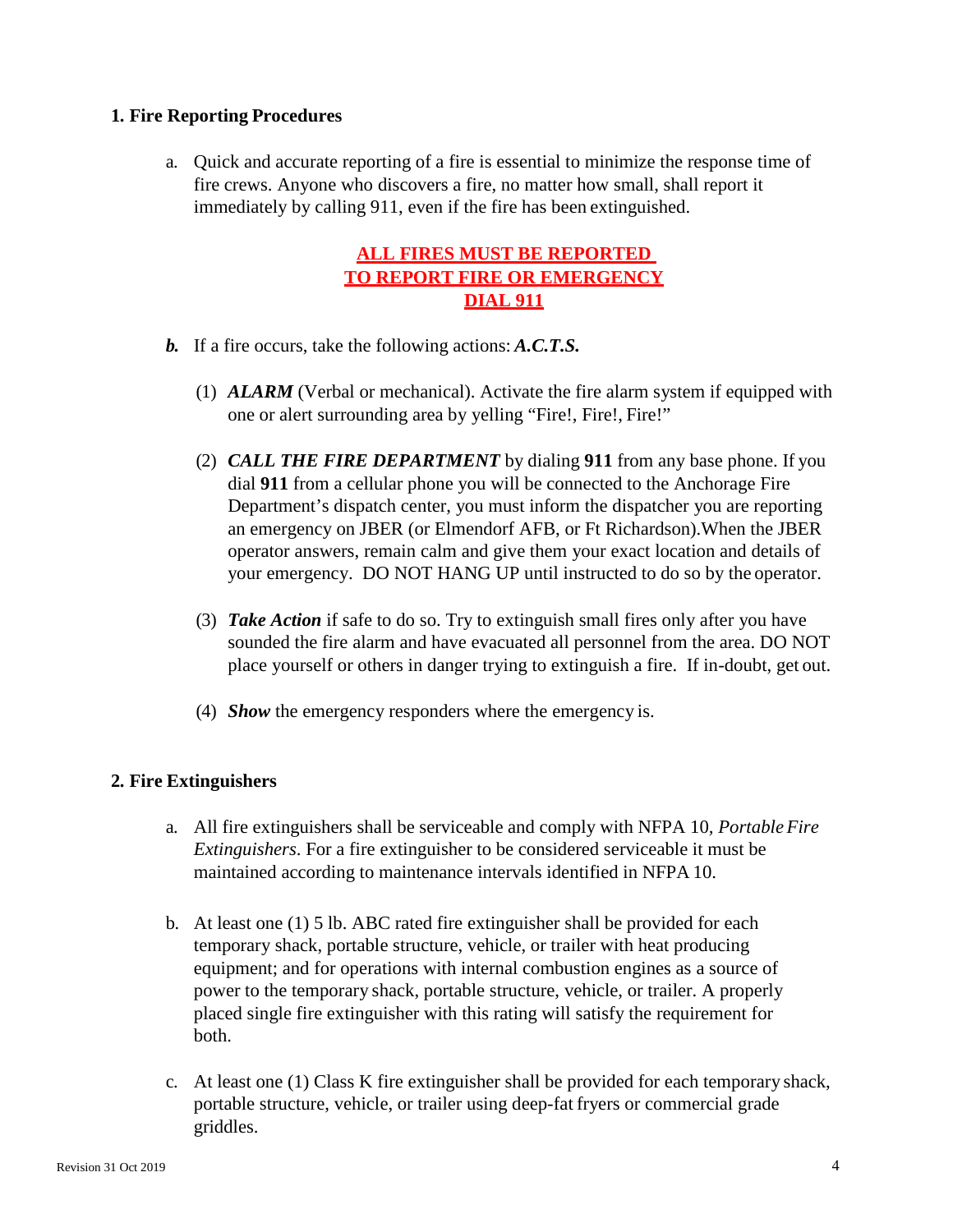- d. Fire extinguishers are the sole responsibility of the vendor.
	- (1) Sharing of fire extinguishers between vendors for the purpose of meeting vendor requirements is strictly prohibited.
	- (2) Removing fire extinguishers from inside JBER facilities to meet vendor requirements is strictly prohibited.
- e. All fire extinguishers must be visible and accessible.

# <span id="page-4-0"></span>**3. Exhaust Hoods**

- a. All cooking operations inside a temporary shack, portable structure, vehicle, ortrailer shall be conducted underneath a listed hood and duct system acceptable to the AHJ. Smoke and grease laden vapor will be exhausted to the outside.
- b. All components of the hood and duct system shall be in good order and function to be considered operational. Cooking shall not occur if any portion of the system therein is impaired. These include but are not limited to:
- (1) Cooking equipment
- (2) Hoods
- (3) Ducts
- (4) Fans
- (5) Fire extinguishing systems
- (6) Filters
- (7) Special effluent or energy control equipment
- c. Grease removal device (filters or baffles) distance shall be as great as possible but not less than 18 inches from the cooking surface if using an open flame or 6 inches if not using an open flame.
- d. Grease drip/collection trays shall be in-place prior to cooking.
- e. Any abandoned pipe or conduit from a previous installation shall be removed from within the hood, plenum, and exhaust duct. All penetrations and holes resulting from the removal of conduit or piping shall be sealed with listed plugs or equivalent liquid-tight sealing devices.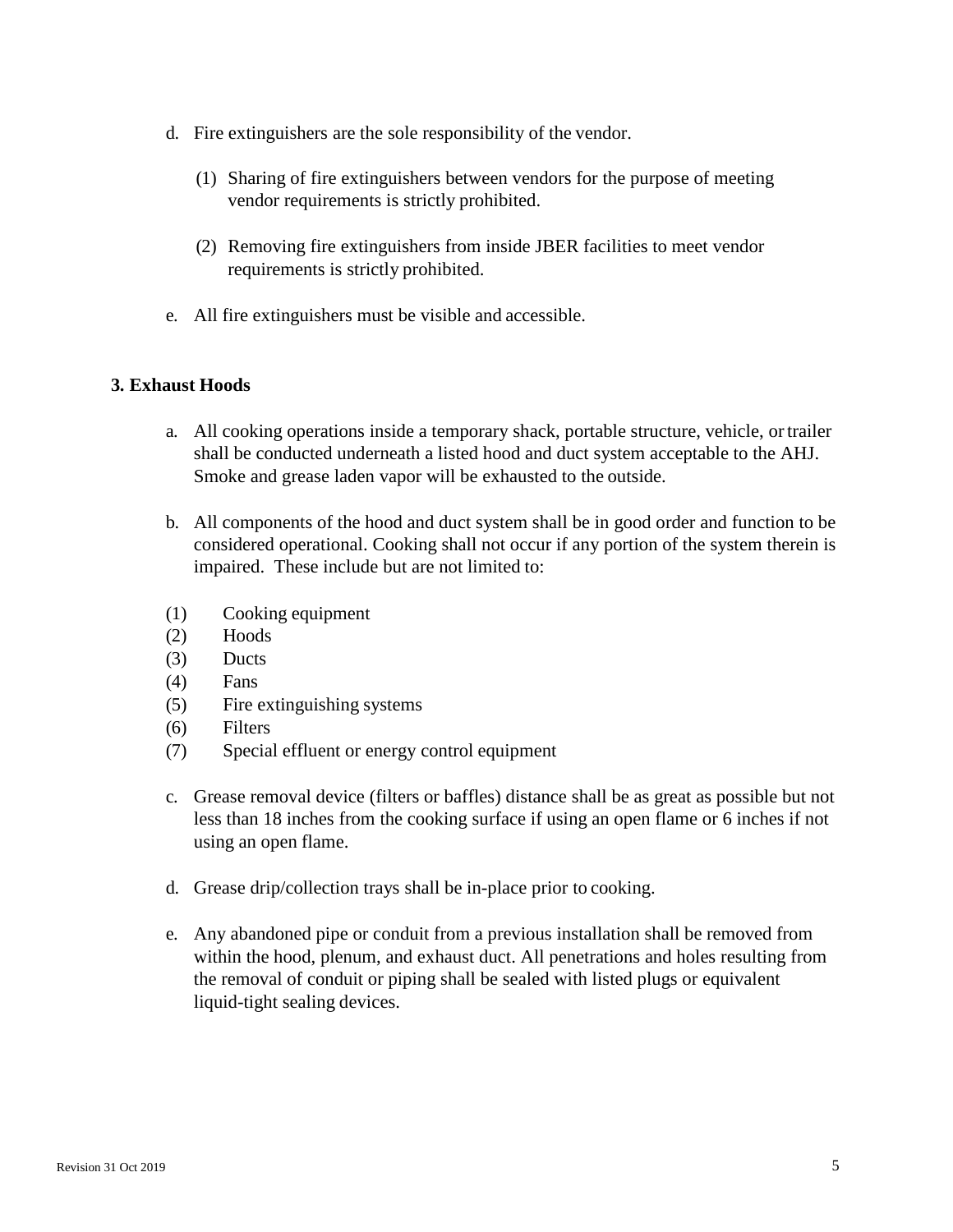# <span id="page-5-0"></span>**4. Fire Extinguishing Systems**

- a. Cooking equipment that produces grease-laden vapors shall be protected by an automatic fire-extinguishing system.
- *b.* Automatic fire-extinguishing systems shall comply with ANSI/UL 300 or other equivalent standards and shall be installed in accordance with the terms of their listing and NFPA 17A*, Wet Chemical Systems.*
- c. Automatic fire extinguishing systems should be inspected and maintained not less than every 12 months by a properly trained, qualified, and certified individual. A record of inspection shall be available upon request of the AHJ.
- d. Systems shall have both automatic and manual means of activation. At least one (1) of the manual activation devices shall be at an egress point.
- e. Metal alloy type fusible links and bulbs shall be replaced at least annually. Record of the installation date shall be available upon request of the AHJ.
- f. Fixed temperature-sensing elements other than the fusible metal alloy type shall be permitted to remain continuously in service, provided they are inspected and cleaned or replaced within the manufacturer's instruction; every 12 months or more frequent to ensure proper operations. Record of the inspection/replacement dates shall be available upon request of the AHJ.
- g. Upon activation of the fire extinguishing systems all areas requiring protection shall automatically have the fuel and electricity shut off. Devices must be manually reset.
- h. All employees shall be trained in activation procedures.

# <span id="page-5-1"></span>**5. Hood and Duct Cleaning**

- a. Hood and duct systems shall be clean and free of grease upon initial inspection by the AHJ.
- b. Daily cleaning is the responsibility of the owner/user. Grease shall not be allowed to accumulate on the hood, filters, or surrounding surfaces.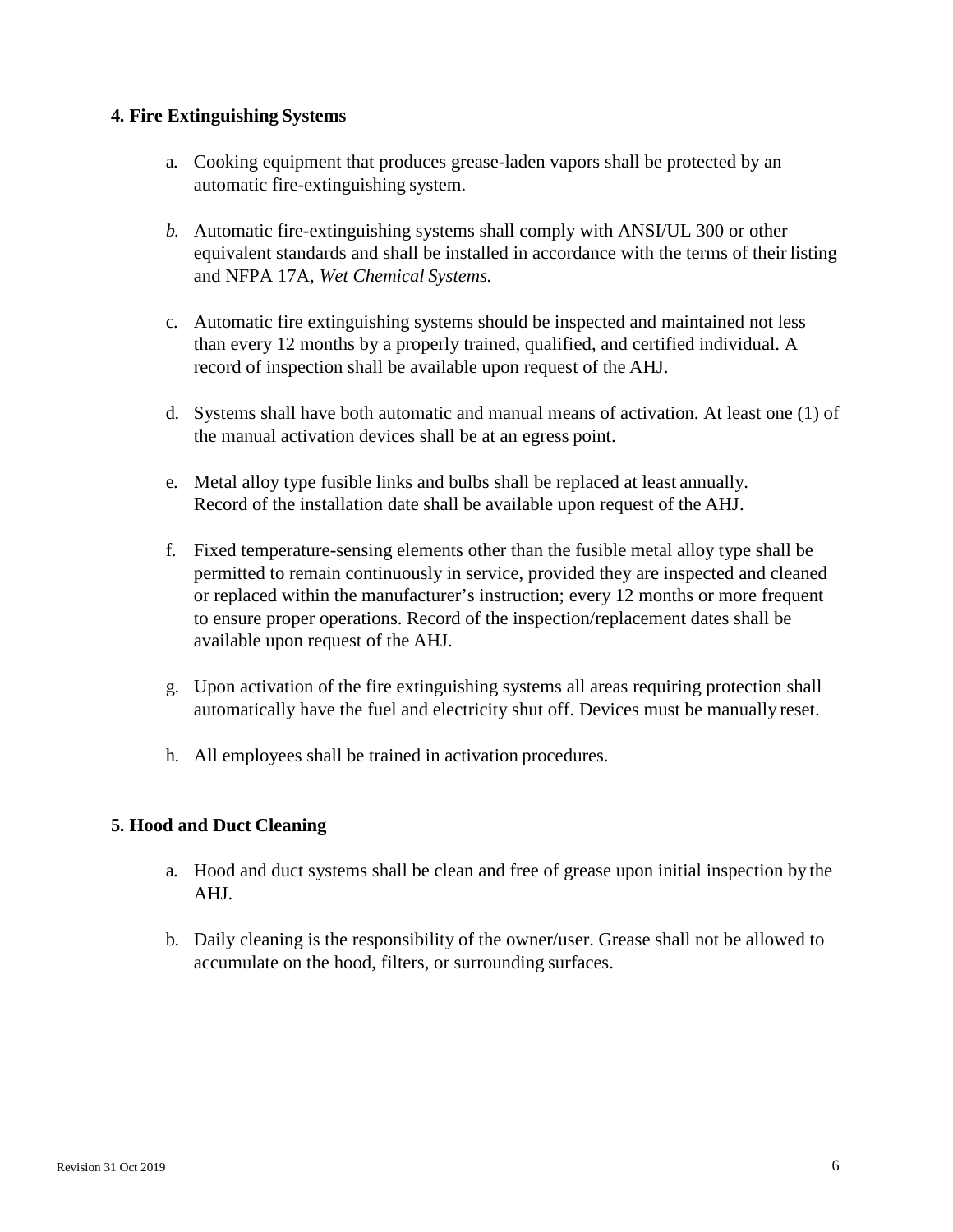# <span id="page-6-0"></span>**6. Cooking Equipment**

- a. All equipment, fixed and portable, shall be installed and used in accordance with the manufacturer's recommendations.
- b. All deep-fat fryers shall be installed with at least a 16 inches space between the fryer and surface flames from adjacent cooking equipment. Where a steel or tempered glass baffle plate is installed at a minimum 8 inches in height between the fryer and surface flames of the adjacent appliance, the requirement for a 16 inch space shall not apply.

# <span id="page-6-1"></span>**7. Electrical**

- *a.* Permanent electrical wiring and equipment shall be installed in accordance with NFPA 70, *National Electric Code.*
- b. Electrical wiring of any type shall not be installed in ventilation ducting.
- c. If used, electrical extension cords will be limited to necessity and shall have a single connection. Only commercially procured extension cords bearing the Underwriters Laboratory (UL) may be used. The entire cord will be visible for inspection at all times and shall not be connected in series. Extension cords shall be rated at 10 amps minimum above the required power draw.
- d. Electrical extension cords shall not be ran through walls, ceilings, or floors. If cords must be placed in travel lanes, they shall be properly protected by molded housings, bridges or other covers approved for such use. Nails, tack, or devices shall not penetrate the electrical wiring.
- e. Supervisors shall inspect cords frequently for signs of fraying, cracking, and wear of any damage that could be an indication of possible short-circuiting.
- f. Extension cords and surge protectors shall not be connected in series (daisy chained or piggybacked).

# <span id="page-6-2"></span>**8. Generators**

a. External generators shall be at least 10 feet from cooking operations and 5 feet from neighboring temporary shacks, portable structures, vehicles, trailers, or vendor booths.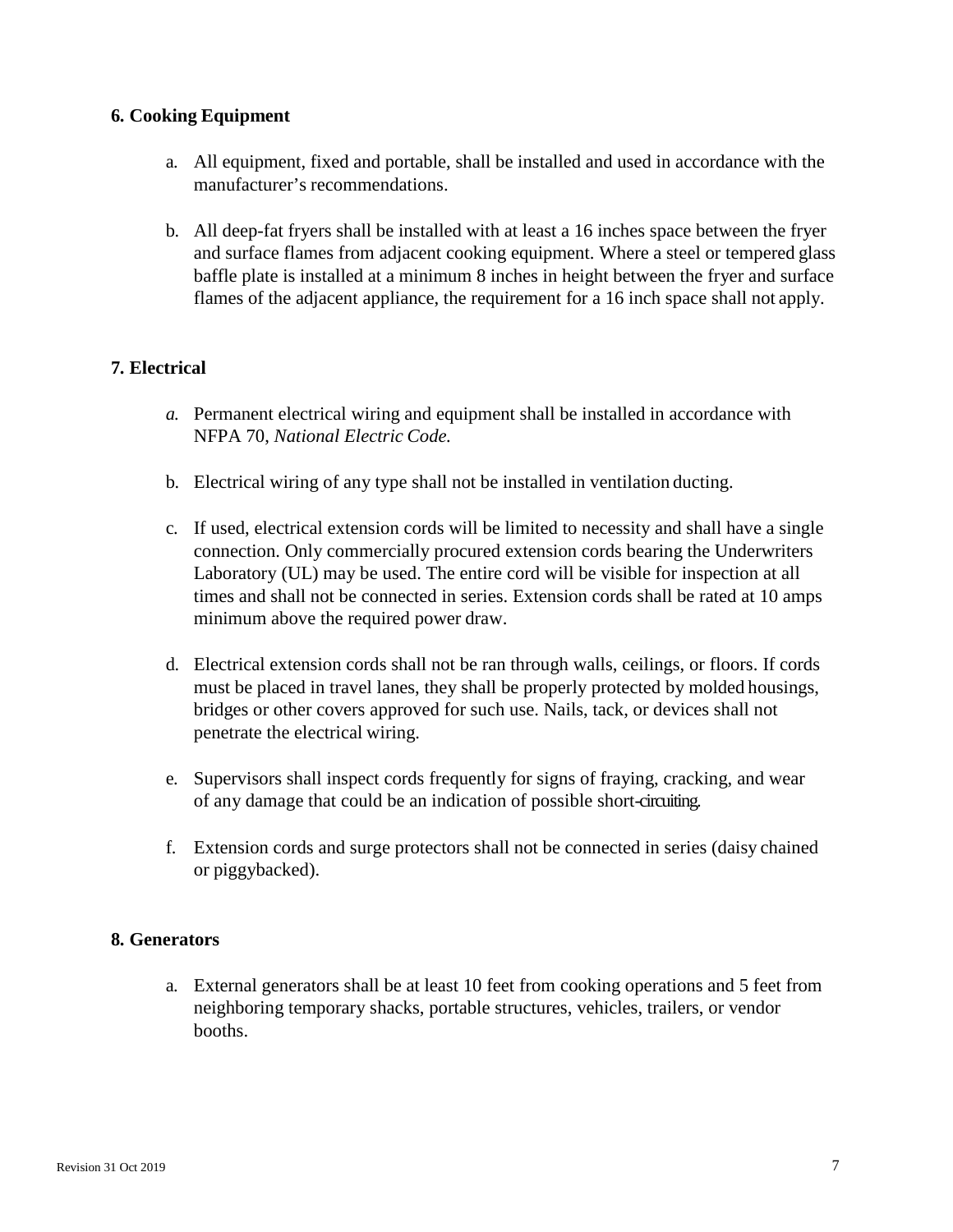- b. Internal/vehicle mounted generators shall be installed/used according to the manufacturers' recommendation and shall be vapor resistant to the interior of the temporary shack, portable structure, vehicle, or trailer.
- c. Generators shall not be fueled while in operation.
- d. Fuel shall be stored in industry approved 5 gallon containers and be located 10 feet from any heat source.

# <span id="page-7-0"></span>**9. LP-Gas Systems/Tanks**

- a. All gas cylinders shall be inspected before every use.
- b. LP-Gas systems shall be installed/stored on the exterior of the temporary shack, portable structure, or trailer. Manufacturer mounted LP-Gas systems in vehicles shall be in an exterior enclosure that is vapor tight to the interior and vented to the outside.
- c. Freestanding LP-Gas cylinders shall be secured.
- d. Main shutoff valves to LP-Gas cylinders shall be readily accessible.

#### <span id="page-7-1"></span>**10. Smoking**

- a. Smoking is prohibited inside JBER facilities. Smoking is only permitted in designated areas approved and marked for such use.
- b. Smoking materials shall only be discarded in approved an appropriately marked containers.

# <span id="page-7-2"></span>**11. Waste Disposal**

- a. Waste materials and rubbish shall not be stored or allowed to accumulate. All materials shall be removed from the premises and disposed of in an approved area or container designated for waste disposal.
- b. Good housekeeping practices shall be adhered to and access ways shall be kept clear at all times.
- c. Grease and oils shall not be disposed of within the confines of JBER.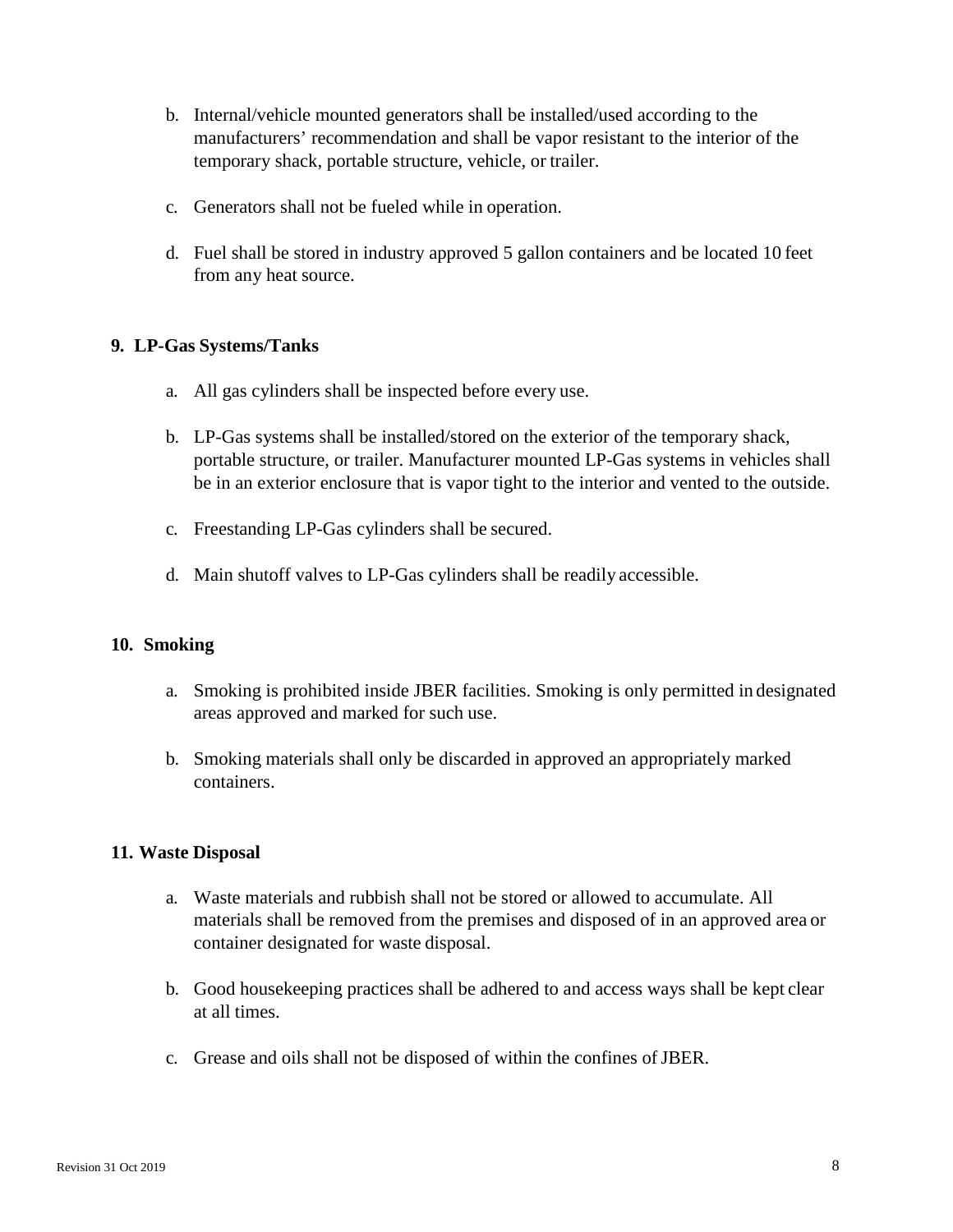# <span id="page-8-0"></span>**12. Access for Firefighting**

- a. Access for firefighting vehicles shall be provided and kept clear at all times.
- b. No vehicles or obstructions shall be parked or placed within 15 feet of any fire hydrant.

# <span id="page-8-1"></span>**13. General Requirements**

- a. Open flame cooking under tents, temporary structures, or vendor booths is prohibited.
- b. A minimum 36-inch clearance shall be maintained between any heatproducing appliance and combustibles.
- c. Cooking operations in a temporary shack, portable structure, vehicle, or trailer shall be separated from other structures/vehicles by a clear space of not less than 10 feet.
- d. When anchors (spikes) intrude into the walkway, anchors and lines must be properly identified/marked to alert personnel of their presence.
- e. For cooking operations other than electric, at least one (1) listed carbon monoxide detector should be installed inside each temporary shack, portable structure, vehicle, or trailer.

# <span id="page-8-2"></span>**14. Fire Inspections**

- a. An initial inspection of all temporary shacks, portable structures, vehicles, or trailers will be conducted by JBER Fire Inspectors prior to vendors operating.
- b. At the conclusion of the initial inspection by JBER Fire Inspectors, a Vendor Authorization will be provided to the vendor. This Vendor Authorization will serve as an authorization to operate.
- c. During the Arctic Thunder Open House, a daily inspection will be conducted by JBER Fire Inspectors to verify compliance with fire safety requirements.
- d. Spot inspections of all vendor operations will be conducted at the discretion of the AHJ to verify compliance with fire safety requirements.
- e. The inspector issued Vendor Authorization shall be posted or maintained within the vendor area and made readily available upon request by the AHJ.